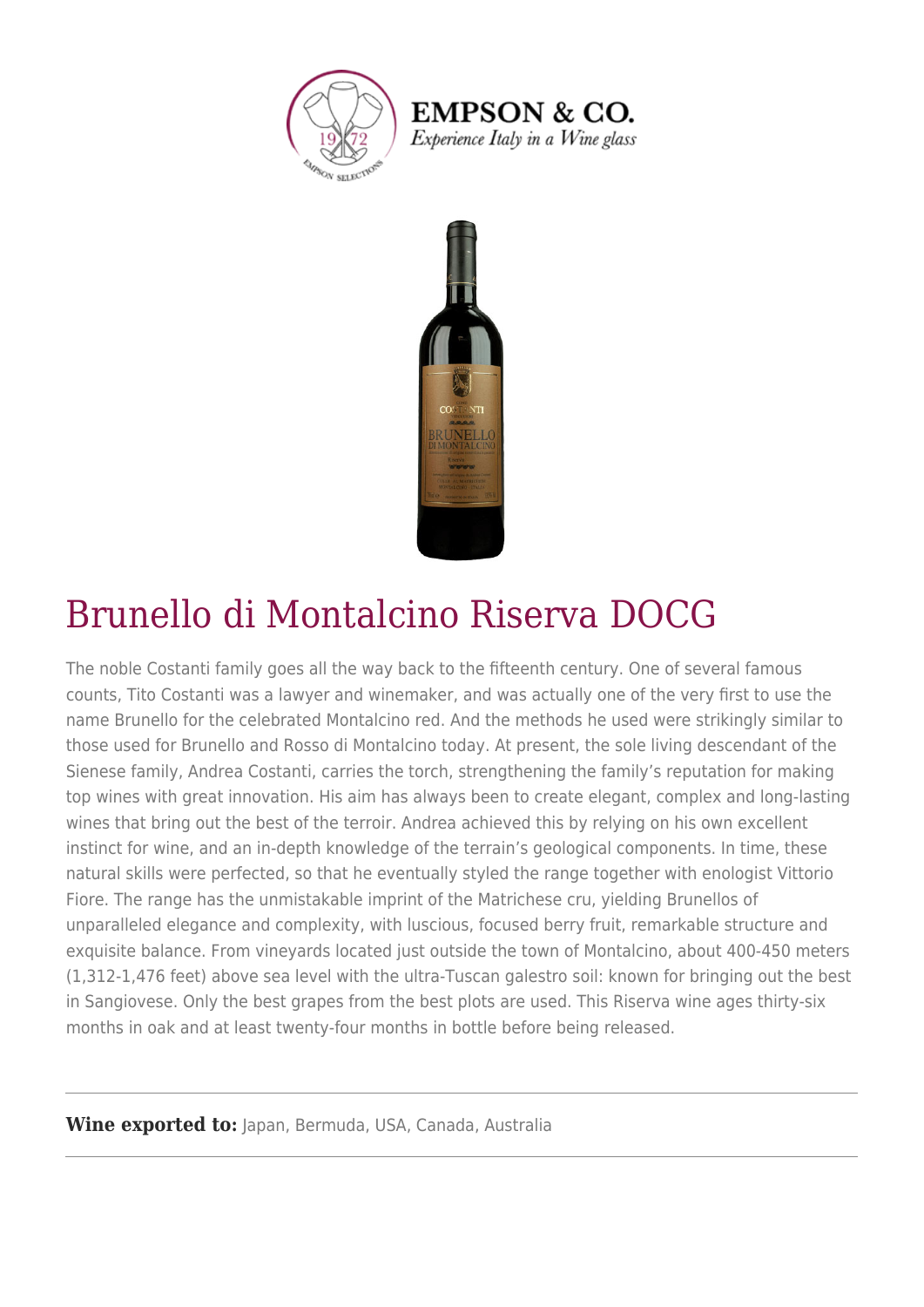## Most recent awards

**WINE SPECTATOR:** 95

**WINE ENTHUSIAST:** 100

**VINOUS:** 98

**JAMES SUCKLING:** 96

**WINE ADVOCATE:** 95

**WINE & SPIRITS:** 96

**DECANTER:** 96

**INTERNATIONAL WINE CELLAR:** 92

## Winemaking and Aging

| Grape Varieties:                  | 100% Sangiovese         |
|-----------------------------------|-------------------------|
| Fermentation container:           | Stainless steel         |
| Length of alcoholic fermentation: | 14 days                 |
| Type of yeast:                    | Selected                |
| Fermentation temperature:         | 16-18 °C (60.8-64.4 °F) |
| Length of maceration:             | 14 days                 |
| Malolactic fermentation:          | Yes                     |
| Aging containers:                 | Tonneaux; barrels       |
| Container size:                   | 900 L and               |
|                                   |                         |
| Type of oak:                      | Allier and Slavonian    |
| Bottling period:                  | February                |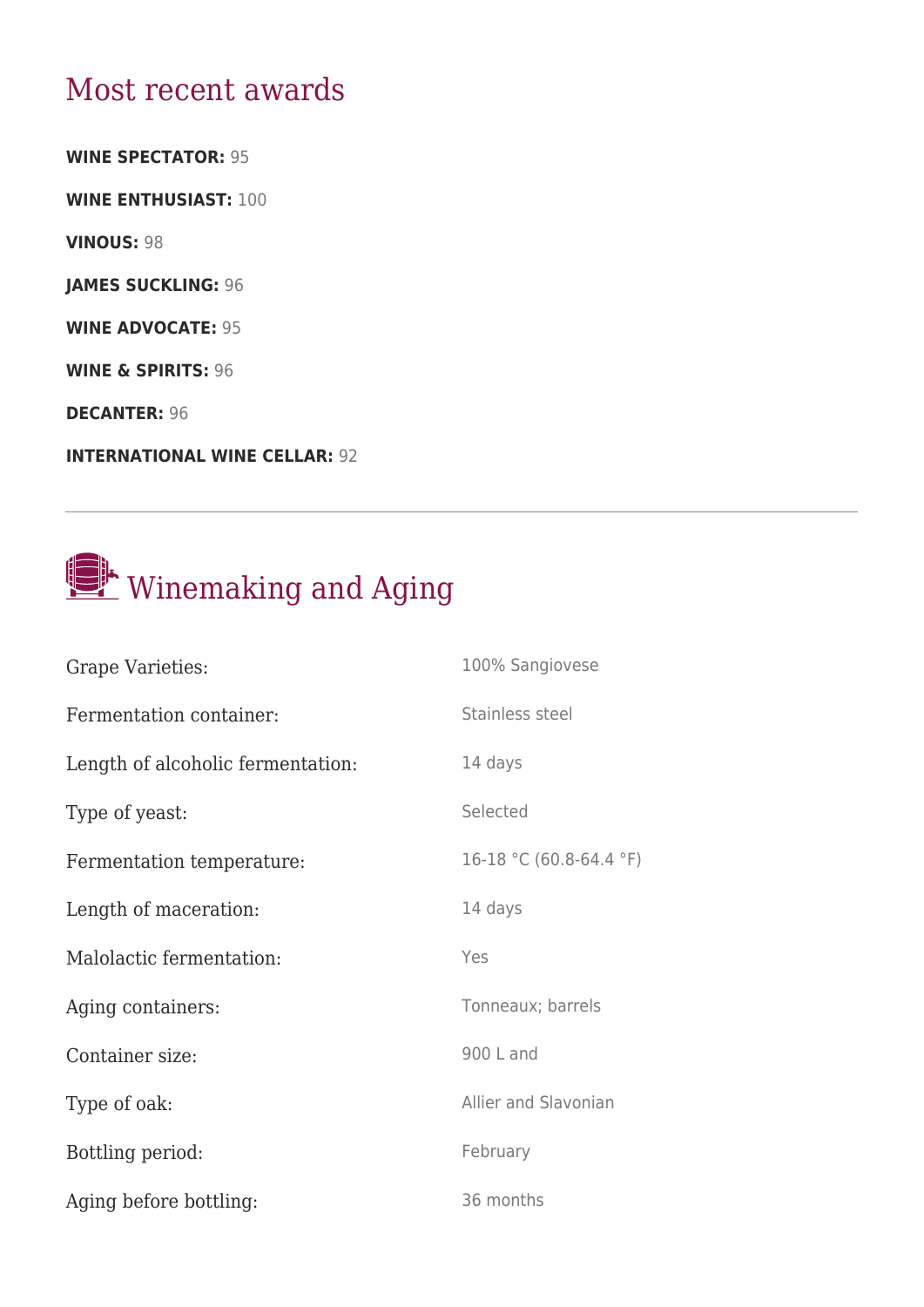| Aging in bottle: | 24 months    |
|------------------|--------------|
| Closure:         | Natural Cork |



| Organic:                              | Yes                                                      |
|---------------------------------------|----------------------------------------------------------|
| Vineyard location:                    | Montalcino, Tuscany                                      |
| Soil composition:                     | Galestro                                                 |
| Vine training:                        | Spurred Cordon                                           |
| Altitude:                             | 312 and 440 meters (1,020-1,445 feet) above sea<br>level |
| Vine density:                         | 4,400 vines per acre                                     |
| Exposure:                             | Southwestern                                             |
| Years planted:                        | 1990, 2012                                               |
| Age of vines:                         | 6-30 years old                                           |
| Time of harvest:                      | Late September                                           |
| Total yearly production (in bottles): | 10,000                                                   |

## Tasting Notes and Food Pairings

| Tasting notes:       | Deep ruby with brilliant garnet reflections, the<br>bouquet is rich, ample and intense with notes of<br>brushwood, berry fruit, plums, violets, spices and<br>vanilla confirmed on the palate; luxurious<br>structure, layered flavors and great concentration<br>and depth, good acidity and silky, smooth tannins.<br>Powerful and elegant. |
|----------------------|-----------------------------------------------------------------------------------------------------------------------------------------------------------------------------------------------------------------------------------------------------------------------------------------------------------------------------------------------|
| Serving temperature: | Best served at 16-18 °C (60.8-64.4 °F).                                                                                                                                                                                                                                                                                                       |